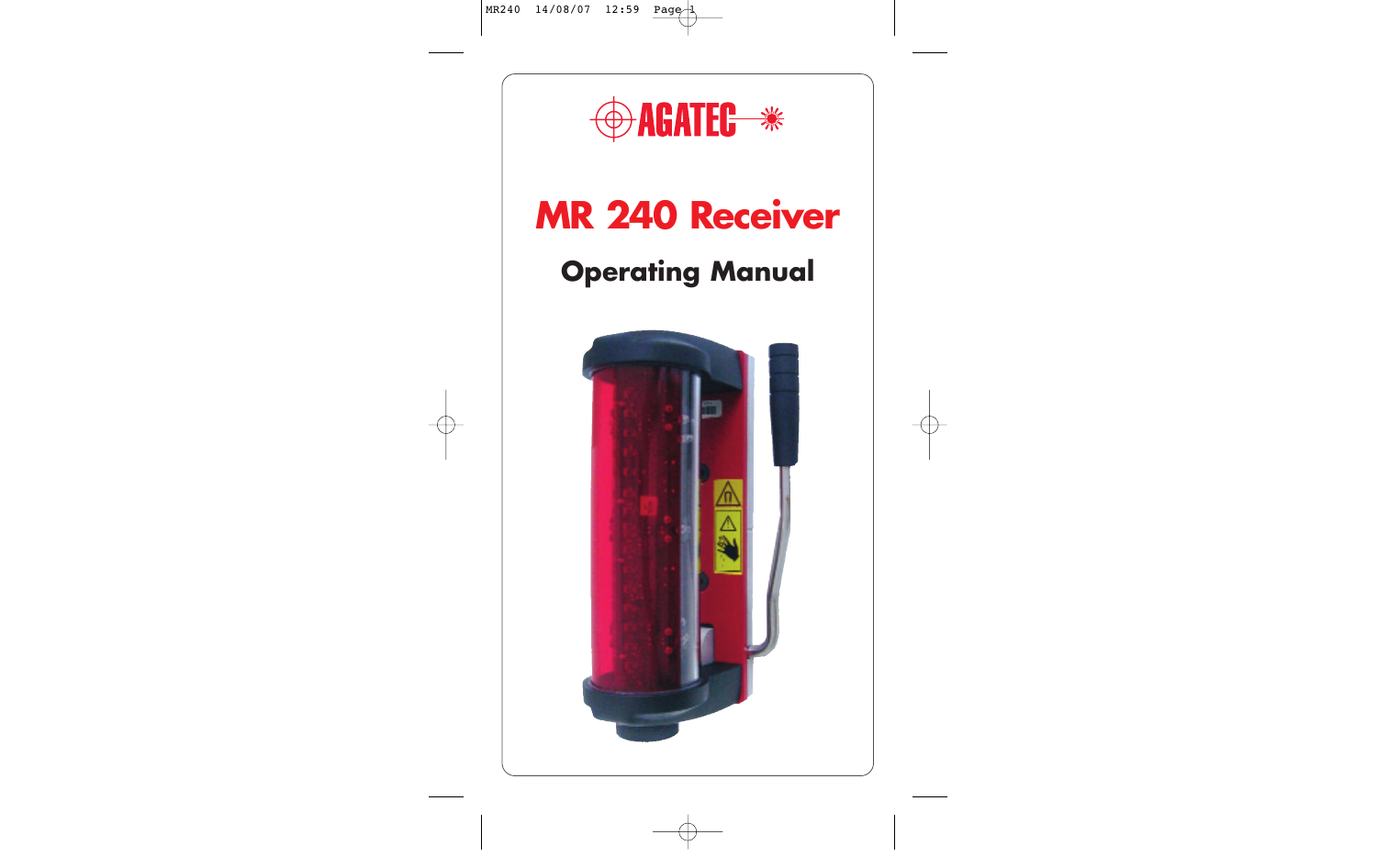# 1. Precautions for safe operation 3 2. Description 3 3. Using the MR 240 4 4. Power 5 5. Setup for excavating 6 6. Positioning the MR 240 6 7. Specifications 7 8. Warranty 8 **Table of contents**

Thank you for purchasing the MR 240 receiver. Although simple to operate, we recommend that you read these instructions before use.

### **1. Precautions for safe operation**







**WARNING! Strong magnetic field!** Do not hold the receiver near anyone who uses a pacemaker or other electronic medical devices. The strong magnetic field of the back plate can disrupt the normal operation of such devices.

Keep the magnetic plate away from electromagnetic storage media to avoid data loss (eg: floppy disks, credit cards, hard drives, etc.). The strong magnet could also dent truck bodies or other metal surfaces; use caution when transporting.

**CAUTION! Risk of injuries!** Do not place fingers or hand on magnetic plate while mounting the receiver on your machine.

### **2. Description**

The MR 240 receiver offers accurate grade information for all visual machine control applications, with 230° detection of any rotating laser. It attaches to the excavator arm with extra strong rare earth magnets, and is easy to detach using the release lever.

It has two modes, fine and coarse, for deadband size (accuracy). There's a choice of 3 settings: in coarse mode, there are 3 channels of information; in fine mode, 3 channels or 5 channels. These LED indicators show the position of the bucket or blade in relation to the laser reference beam.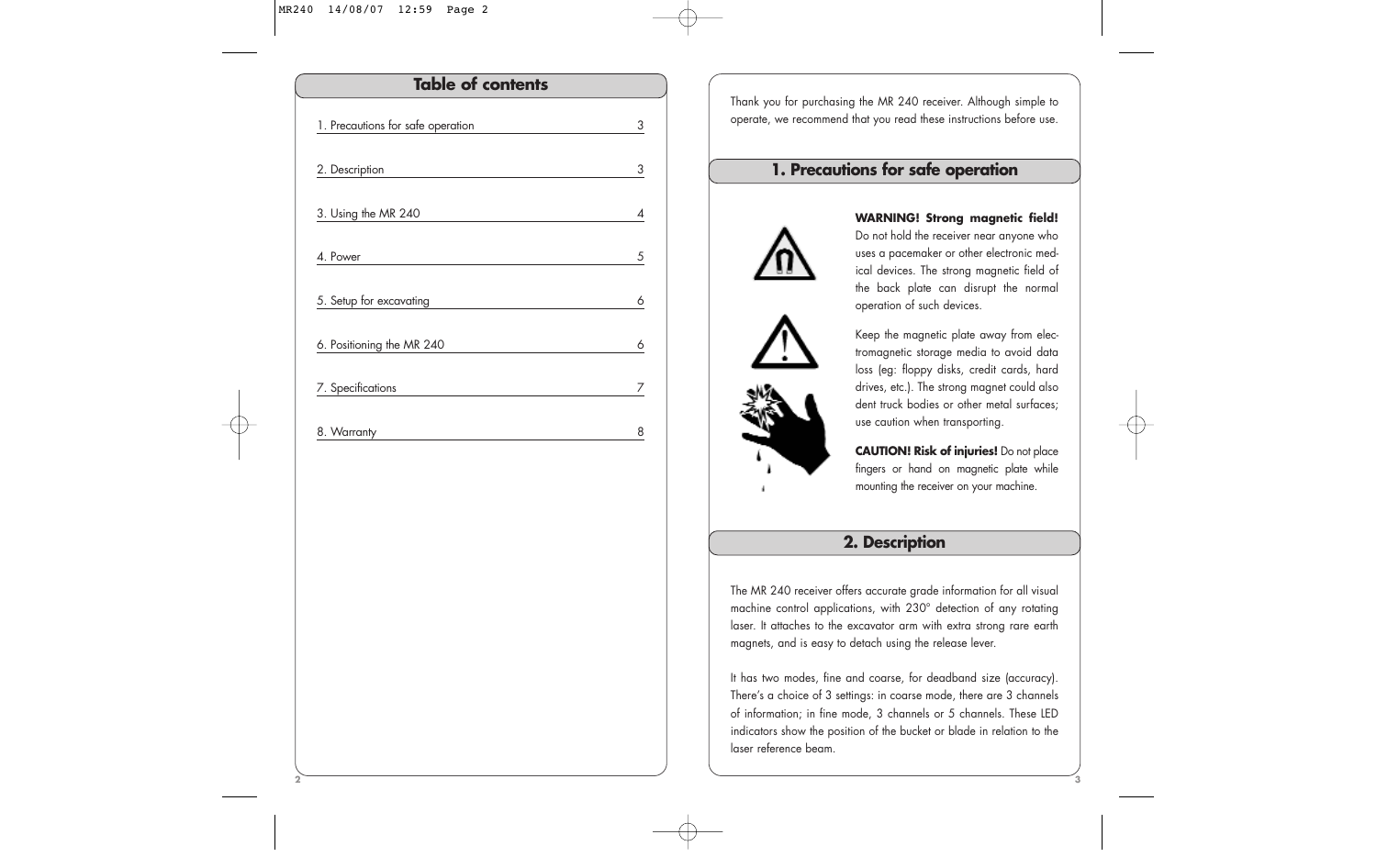

Press red On/Off key at the top of receiver to turn it on.

### **Changing deadband settings (fine and coarse)**

**4**

LEDs blink momentarily to indicate the setting: deadband (fine or coarse accuracy) and channels. The last setting used stores in memory and is the default when turned on.

Pressing On/Off will change the setting, in this sequence:



**LEDs indicate grade direction:** the blinking LEDs point in the direction to move the bucket to reach grade.



Slower-blinking LEDs are an out-of-beam indication (receiver has moved beyond the reception range). The LED arrows show the direction to move the bucket to pick up the laser beam again.

To turn off the receiver, hold the On/Off key for 3 seconds and release. If the MR240 does not receive any signal for an hour, it will shut off automatically.

### **4. Power**



The receiver uses 3 AA alkaline batteries. Unscrew black cap at bottom of unit to replace batteries; orient as shown. Operating time is approximately 130 hours.

The low battery LED near base of receiver will be lit when there are about 8 hours remaining.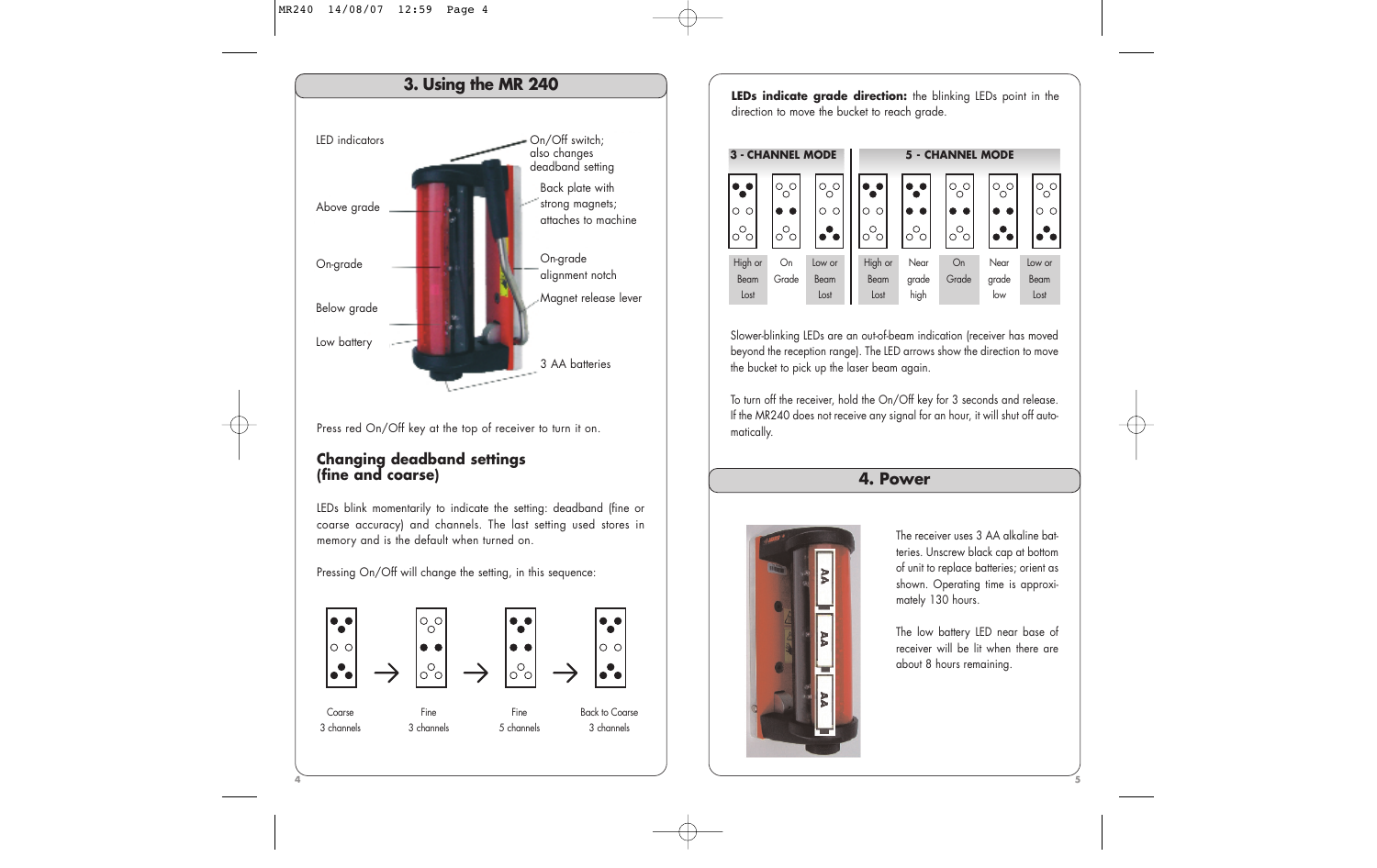

With the dipper arm relatively plumb, measure up from the bucket. The bucket can be fully extended or curled, as long as it's used in the same position when grade readings are taken. Position the receiver's on-grade notch at the top of this (L) measurement (per the following attachment instructions).

### **6. Positioning the MR 240**



Before placing the receiver on the excavator arm, pull down on the release lever.

This creates a gap between the back plate and machine, preventing the strong magnets from attaching to the machine until you have it in position.

**Positioning tip:** Place it slightly above your mark, and work the lever up and down slightly to walk the receiver down into the on-grade position.

Use the release lever to remove the receiver from the machine.

| Range                                                               | 650 ft. (200 m)                                |  |
|---------------------------------------------------------------------|------------------------------------------------|--|
|                                                                     | varies with laser used                         |  |
| Accuracy                                                            |                                                |  |
| Fine                                                                | $1/4''$ (6 mm) typical                         |  |
| Coarse                                                              | 1" (30mm) typical                              |  |
| Actual accuracy depends on beam diameter and distance to the laser. |                                                |  |
| Laser capture height                                                | 6" (15 cm)                                     |  |
| Reception angle                                                     | $230^\circ$                                    |  |
| Power                                                               | (3) AA alkaline batteries                      |  |
| <b>Battery</b> life                                                 | Approx. 130 hours; depends                     |  |
|                                                                     | on use and temperature                         |  |
| Automatic shut-off                                                  | After 1 hour of no activity                    |  |
| Operating temperature                                               | -18°F to 158°F (-28°C to 70°C)                 |  |
| Type of attachment                                                  | Magnetic (rare earth magnets                   |  |
|                                                                     | built into back plate)                         |  |
| Environmental                                                       | Waterproof; IP67                               |  |
| Size                                                                | $8.5'' \times 5'' \times 4''$ (22 x 10 x 12cm) |  |
|                                                                     | 4.8 lbs. (2.2kg) without batteries             |  |
|                                                                     |                                                |  |

**7. Specifications**

**7**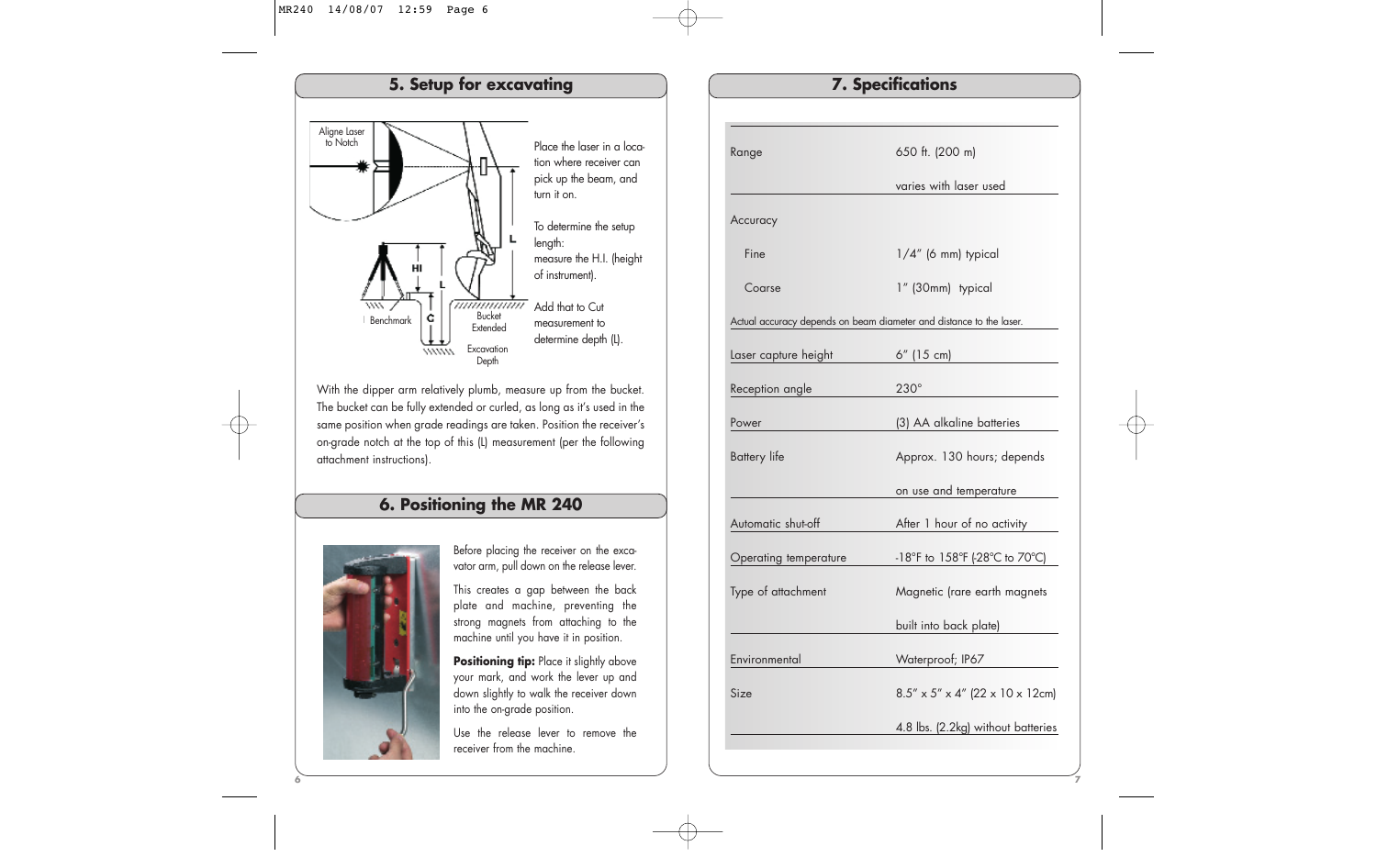### **8. Warranty**

The manufacturer warrants its measuring instruments against all manufacturing defects for a period of one year from the date of purchase. If during the warranty period, the product is considered as defective by the manufacturer, the latter will decide whether to repair or exchange the product. The only obligation and sole recourse of the buyer will be limited to this repair or exchange.The manufacturer, the distributor or the retailer will in no case be responsible for any incident or consequence, damage,etc,relative to the use of those instruments.

**LIMITS & EXCLUSIONS:** the warranty will not apply to any damage resulting from negligence, accident, misuse, repair or storage, or in case of abnormal use.



# **Manuel d'Utilisation MR 240 Récepteur**

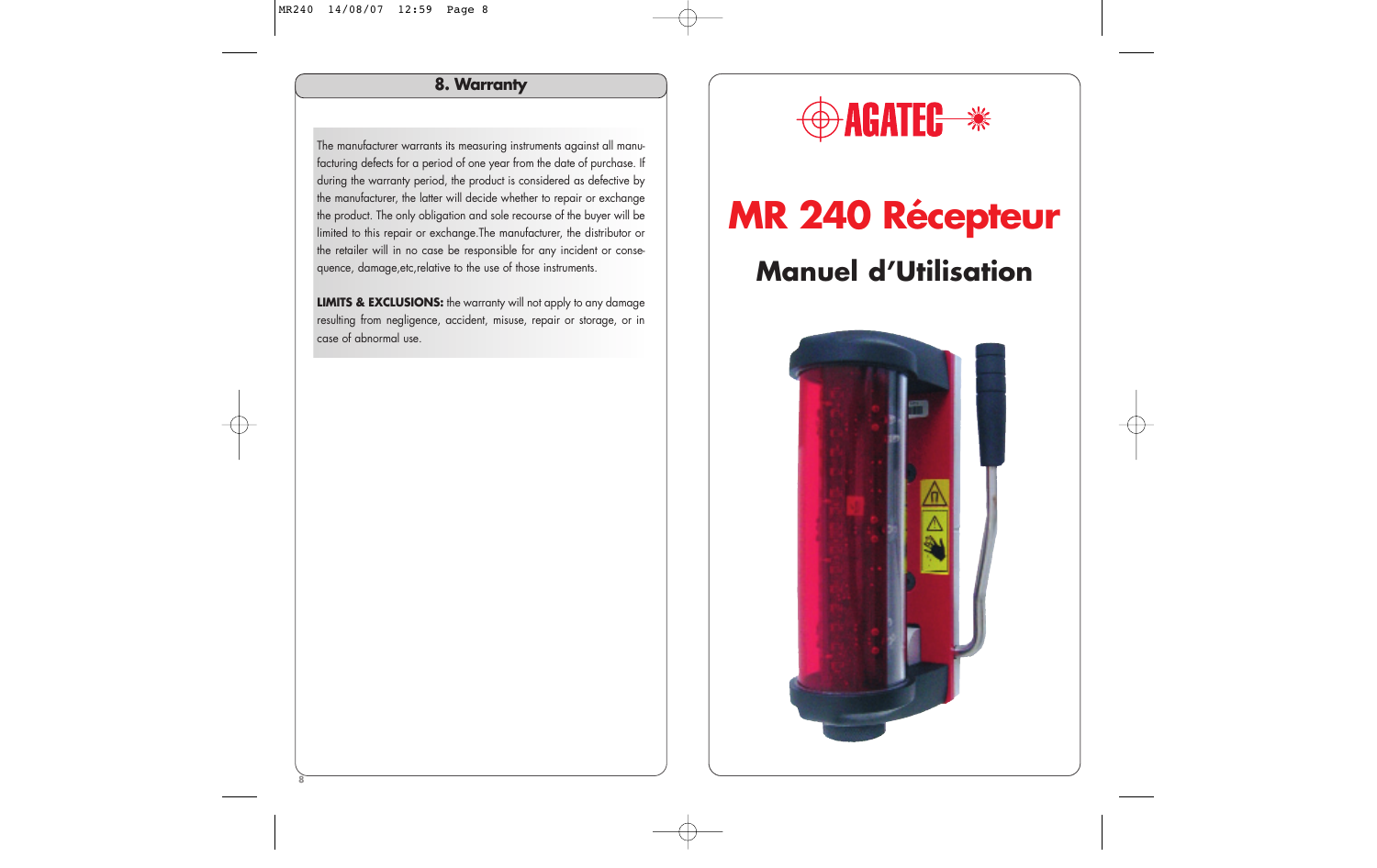| <b>Sommaire</b>             |    |
|-----------------------------|----|
| 1. Sécurité                 | 11 |
| 2. Description              | 11 |
| 3. Utilisation du MR 240    | 12 |
| 4. Alimentation             | 13 |
| 5. Montage sur excavatrice  | 14 |
| 6. Positionnement du MR 240 | 14 |
| 7. Spécifications           | 15 |
| 8. Garantie                 | 16 |

Merci d'avoir choisi le MR 240. Bien que son utilisation soit des plus simples, nous vous recommandons néanmoins de lire soigneusement ces instructions avant sa mise en service.

### **1. Sécurité**





**ATTENTION ! Champ magnétique puissant !** Cet appareil ne doit en aucun cas se trouver à proximité immédiate de personnes munies d'un pacemaker ou autres appareils médicaux. Le puissant champ magnétique pourrait perturber leur fonctionnement.

Maintenez la carte électronique éloignée de tous les supports magnétiques (disquettes, cartes de crédit, disques durs, etc.) pour éviter toute perte de données. L'intensité magnétique pourrait également endommager la carrosserie des véhicules ou d'autres surfaces métalliques, il convient donc d'être vigilant pendant le transport.

ATTENTION ! Risque de blessures ! Gardez vos mains et vos doigts à l'écart de la plaque magnétique lorsque vous fixez le récepteur sur la machine.

### **2. Description**

Le MR 240 vous garantit une extrême précision dans l'estimation des hauteurs, dans toutes les applications de guidage d'engins (en visuel), et ce avec un angle de réception de 230°. Il est fixé au bras de l'excavatrice par un système magnétique ultra-puissant, et peut être libéré très simplement grâce à un levier de désaccouplement.

La précision peut être réglée grâce à un système de bascule entre deux niveaux (fin et large). Trois possibilités de réglage existent : dans le mode large, par un affichage à 3 canaux, dans le mode fin, par un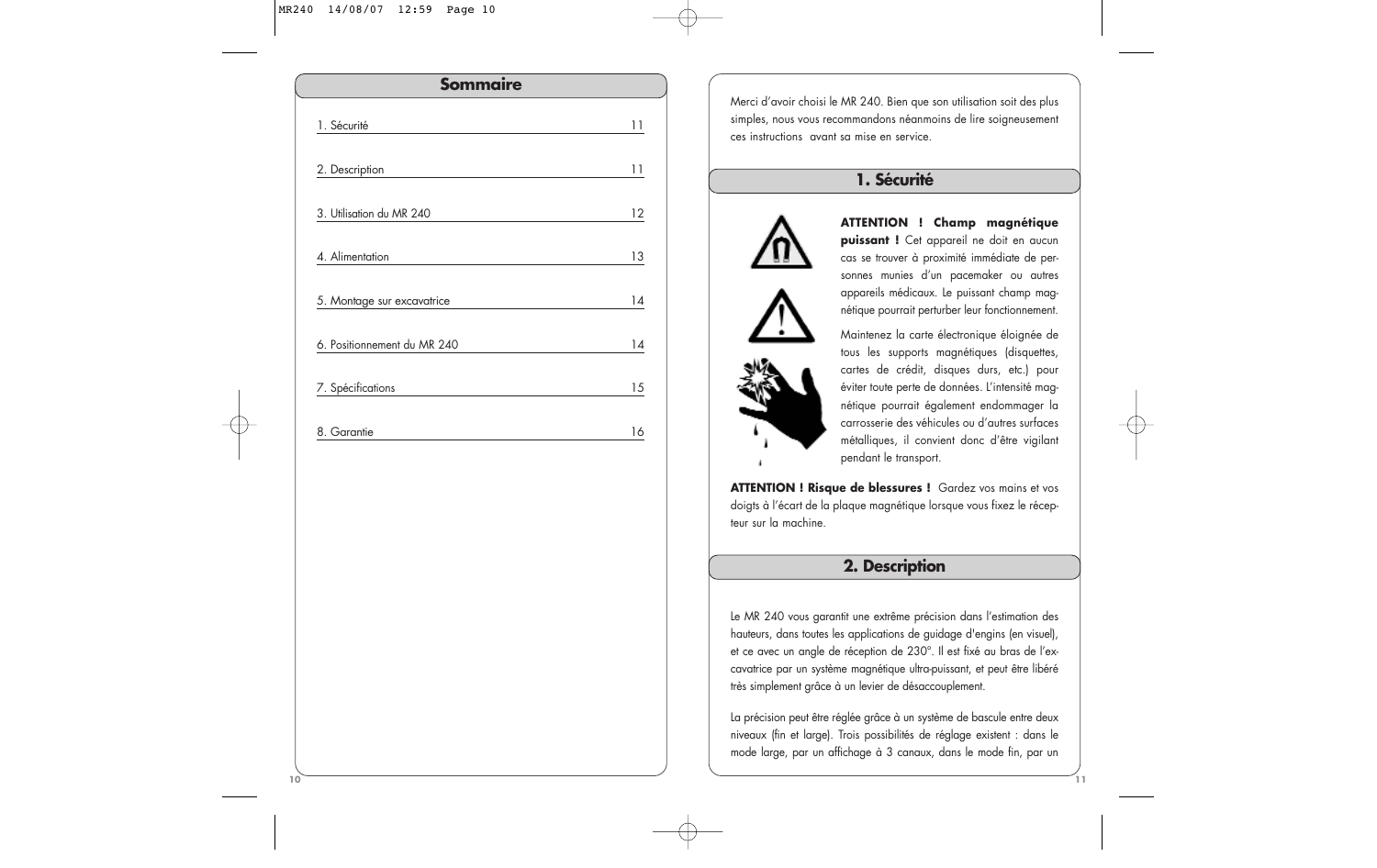affichage à 3 à 5 canaux. Des voyants lumineux indiquent la position du godet ou de la lame en fonction du faisceau laser de référence.



Pour le mettre en service : actionner l'interrupteur marche/arrêt situé sur le dessus de l'appareil.

### **Réglage de la zone morte (fin et large)**

Les diodes clignotent un instant afin d'indiquer la configuration en service: la zone morte (réglage fin ou large) et les trois canaux. La dernière position utilisée est conservée en mémoire et réactivée automatiquement lors de la remise en service. Chaque nouvelle pression sur l'interrupteur marche/arrêt modifie la configuration selon l'ordre suivant :



Les diodes indiquent la direction : en clignotant, les diodes indiquent comment orienter le godet ou la lame, pour atteindre la hauteur désirée.



Un clignotement lent signifie que le rayon se perd à l'extérieur de la zone de réception. Les flèches lumineuses indiquent la direction à imprimer à la pelle pour récupérer le rayon.

Pour éteindre le récepteur, il suffit d'appuyer sur le bouton marche/arrêt pendant 3 secondes environ avant de relâcher. En l'absence de tout signal pendant une heure d'affilée, le MR 240 s'éteint automatiquement.

### **4. Alimentation**



Le récepteur nécessite 3 piles AA. Dévisser le couvercle noir situé au bas de l'appareil pour changer les batteries, et les replacer dans la position indiquée. La durée d'utilisation est d'environ 130 heures.

Le voyant de charge s'allume 8 heures avant épuisement des piles.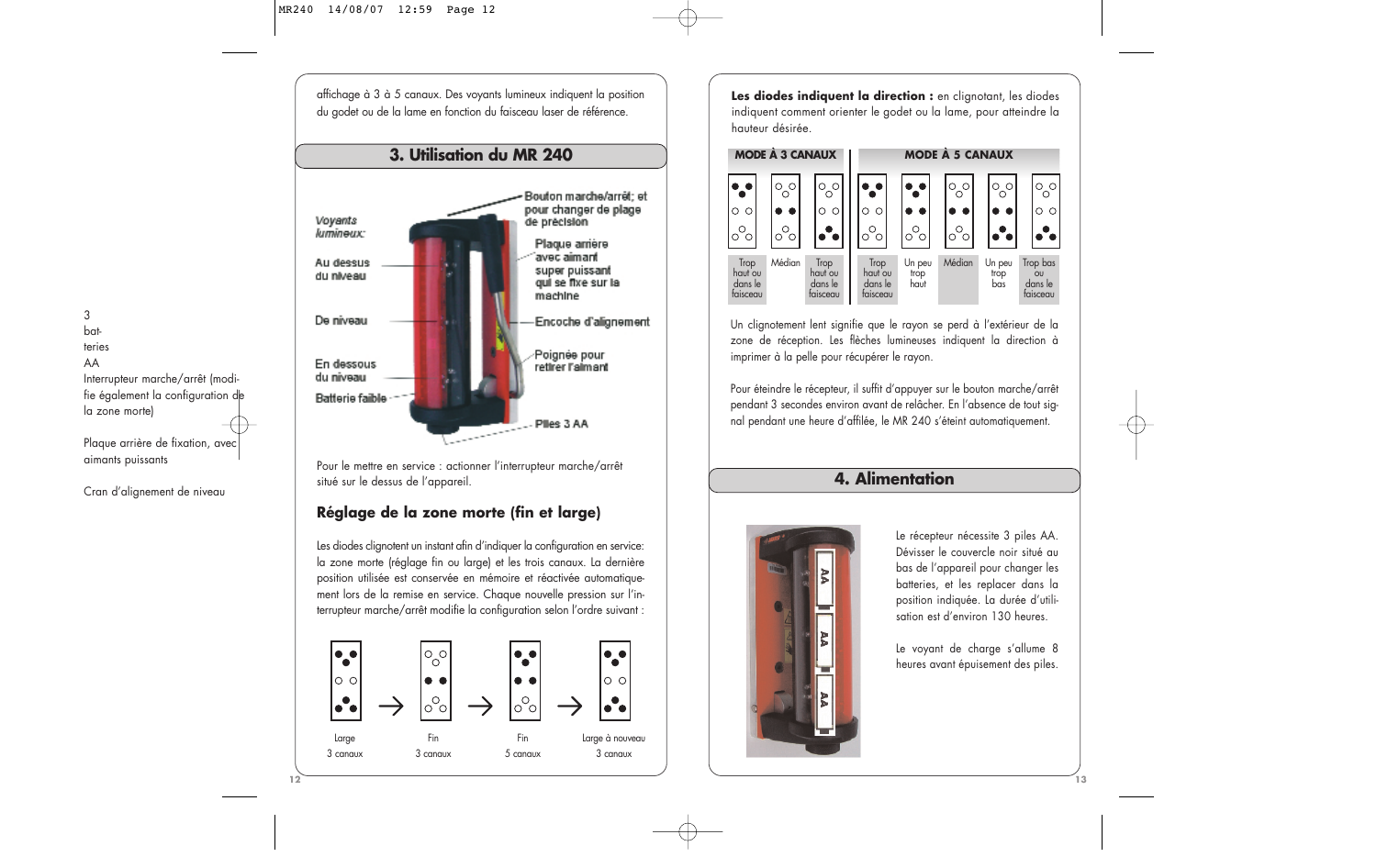#### **5. Montage sur excavatrice** Localiser le laser en un Aligner le laser sur point permettant Fencoche d'assurer une bonne réception du rayon, et le mettre en service. Pour calculer la hauteur d'installation, mesurer d'abord la hauteur de l'instrument (HI) ; y ajouter la profondeur ummumi de la tranchée (C) pour Pelle étendue Point de C en déduire la profondeur référence totale  $(L = C + HI)$ . Profondeur de  $1111111$ creusement

Le bras de creusement étant tenu verticalement, prendre la mesure à partir du bord de coupe du godet. Celui-ci peut être intégralement ouvert ou fermé, l'important est qu'il se trouve dans la même position que lors de l'étalonnage de référence. Positionner le cran de réception à l'extrémité supérieure de la mesure (L).

### **6. Positionnement du MR 240**



Avant de raccorder le récepteur au bras mécanique, basculez le levier de désaccouplement vers le bas. Cette manœuvre crée un espace entre la carte mère et la machine et empêche que l'aimant adhère totalement au métal.

**Astuce :** placez le récepteur légèrement audessus de l'emplacement prévu, et déplacez-le doucement le long du bras à l'aide de petits mouvements du levier de désaccouplement vers le haut et vers le bas.

Le levier de désaccouplement vous permet de libérer complètement le récepteur.

| Portée                        | 200 m (650 pieds),                                                       |
|-------------------------------|--------------------------------------------------------------------------|
|                               | selon puissance du laser                                                 |
| Précision                     |                                                                          |
| Fine                          | Standard 6 mm (1/4")                                                     |
| Large                         | Standard 30 mm (1")                                                      |
| se trouve le laser.           | La précision dépend de l'épaisseur du rayon et de la distance à laquelle |
| Hauteur du champ de réception | 15 cm $(6")$                                                             |
| Reception angle               | $230^\circ$                                                              |
| Alimentation                  | (3) Piles alcalines AA                                                   |
| Durée de vie des batteries    | Environ 130 heures,                                                      |
|                               | selon utilisation et température                                         |
| Extinction automatique        | Après une heure sans utilisation                                         |
| Températures d'utilisation    | De -28°C à 70°C (-18°F à 158°F)                                          |
| Mode de fixation              | Magnétique (aimant intégré                                               |
|                               | à la carte mère)                                                         |
| Indice de protection          | Imperméable ; IP 67                                                      |
| Dimensions                    | $22 \times 10 \times 12$ cm $(8.5'' \times 5'' \times 4'')$              |
|                               | 2.2kg (4.8 lbs.) sans pile                                               |
|                               |                                                                          |

**7. Spécifications**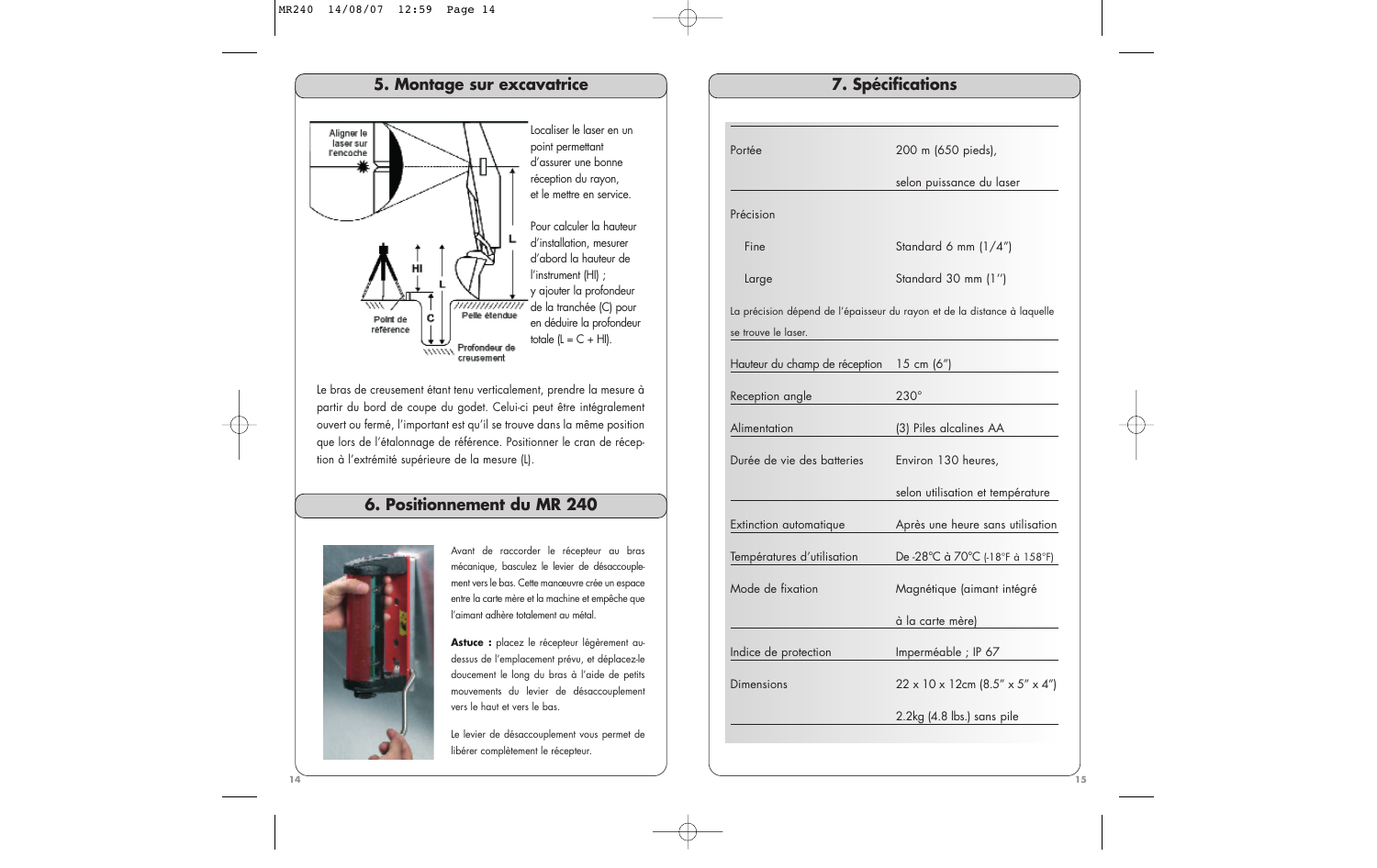### **8. Garantie - un an**

Vous êtes en possession d'un produit prêt à l'emploi, préalablement testé, et labellisé CE. Pour toute réclamation, adressez-vous à votre fournisseur spécialisé. La garantie est levée en cas de tentatives de réparation ou de manipulations manifestement inappropriées de l'appareil. En cas de réexpédition, prière d'utiliser l'emballage original. L'obligation de faire réviser régulièrement l'appareil, soit directement par le fabricant, soit par un atelier agréé par lui, incombe au seul utilisateur. Aucune responsabilité ne peut être assumée par le fabricant en cas de dommages résultant de l'emploi d'un appareil défectueux par l'utilisateur. C'est pourquoi l'appareil doit être vérifié avant chaque utilisation, comme tout appareil de mesure.

# **DAGATEC \*\***

# **Instrucciones de uso Receptor MR 240**

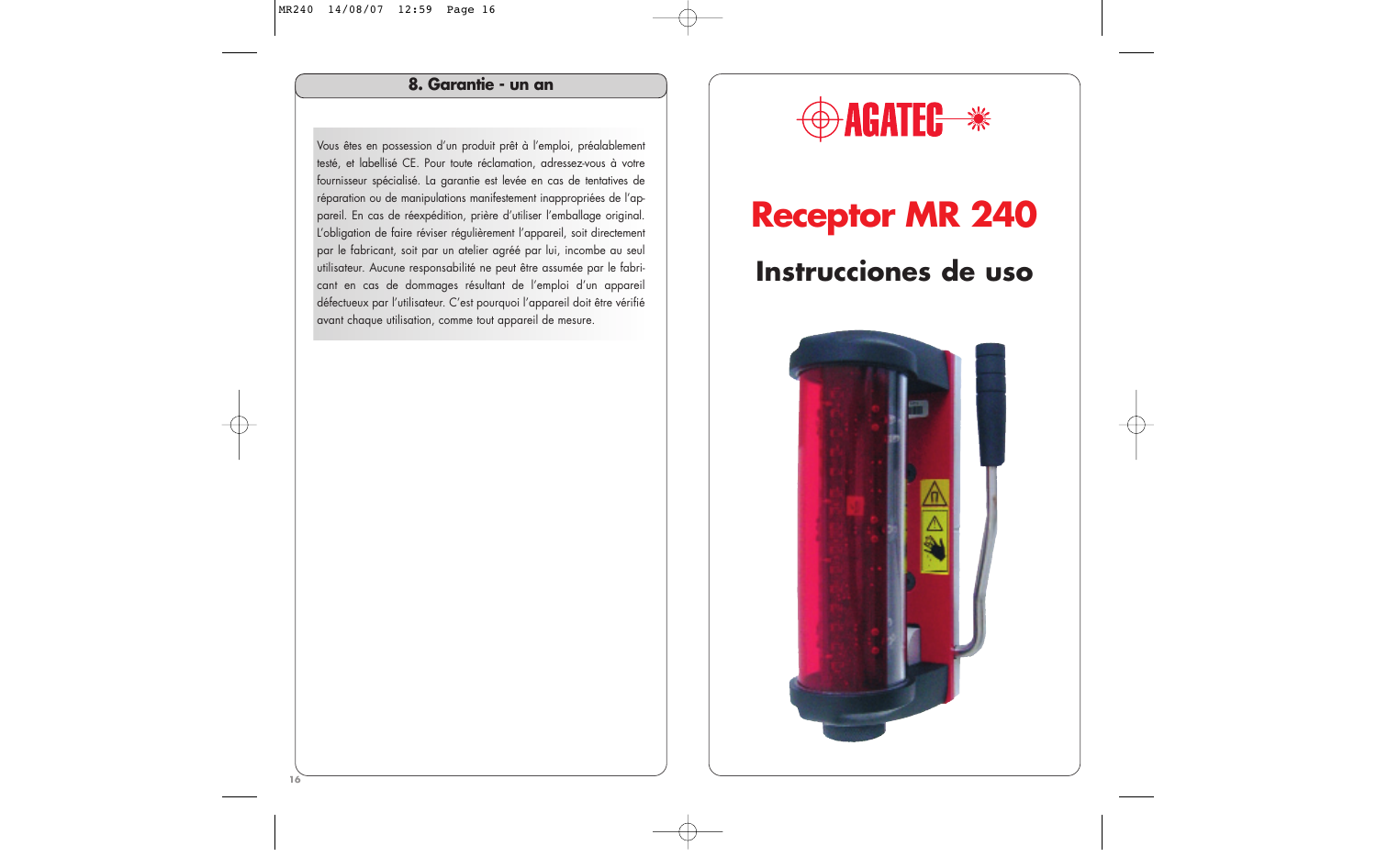| Tabla de contenidos                      |    |  |
|------------------------------------------|----|--|
| 1. Seguridad                             | 19 |  |
| 2. Descripción                           | 19 |  |
| 3. Utilización del MR240                 | 20 |  |
| Ajuste de la zona muerta (fino y amplio) |    |  |
| 4. Alimentación                          | 21 |  |
| 5. Montaje sobre excavadora              | 22 |  |
| 6. Posicionamiento del MR 240            | 22 |  |
| 7. Especificaciones                      | 23 |  |
| 8. Garantía                              | 24 |  |

Gracias por haber elegido el MR 240. Aunque su utilización es muy sencilla, le recomendamos que lea atentamente estas instrucciones antes de ponerlo en marcha.

### **1. Seguridad**







**¡ATENCIÓN! ¡Potente campo magnético!** Este aparato no debe situarse en ningún caso en la proximidad inmediata de personas con marcapasos u otros dispositivos médicos. El potente campo magnético de su tarjeta electrónica podría perturbar su funcionamiento.

Mantenga la tarjeta electrónica alejada de cualquier soporte magnético (disquetes, tarjetas de crédito, discos duros, etc.) para evitar cualquier pérdida de datos. La intensidad magnética también podría dañar la carrocería de vehículos u otras superficies metálicas, lo que debe tenerse en cuenta durante el transporte.

**¡ATENCIÓN! ¡Riesgo de lesiones!** Mantenga las manos apartadas de la placa magnética cuando fije el receptor sobre la máquina.

### **2. Descripción**

El MR 240 le garantiza una gran precisión en la determinación de alturas en todas las aplicaciones utilizadas en las maquinarias de obra controladas visualmente, todo con un ángulo de recepción de 230°. Se fija al brazo de la excavadora mediante un sistema magnético ultrapotente y puede desprenderse muy fácilmente gracias a una palanca de desacoplamiento.

La precisión puede ajustarse mediante un sistema basculante entre dos niveles (fino y amplio). Existen tres posibilidades de ajuste: en el modo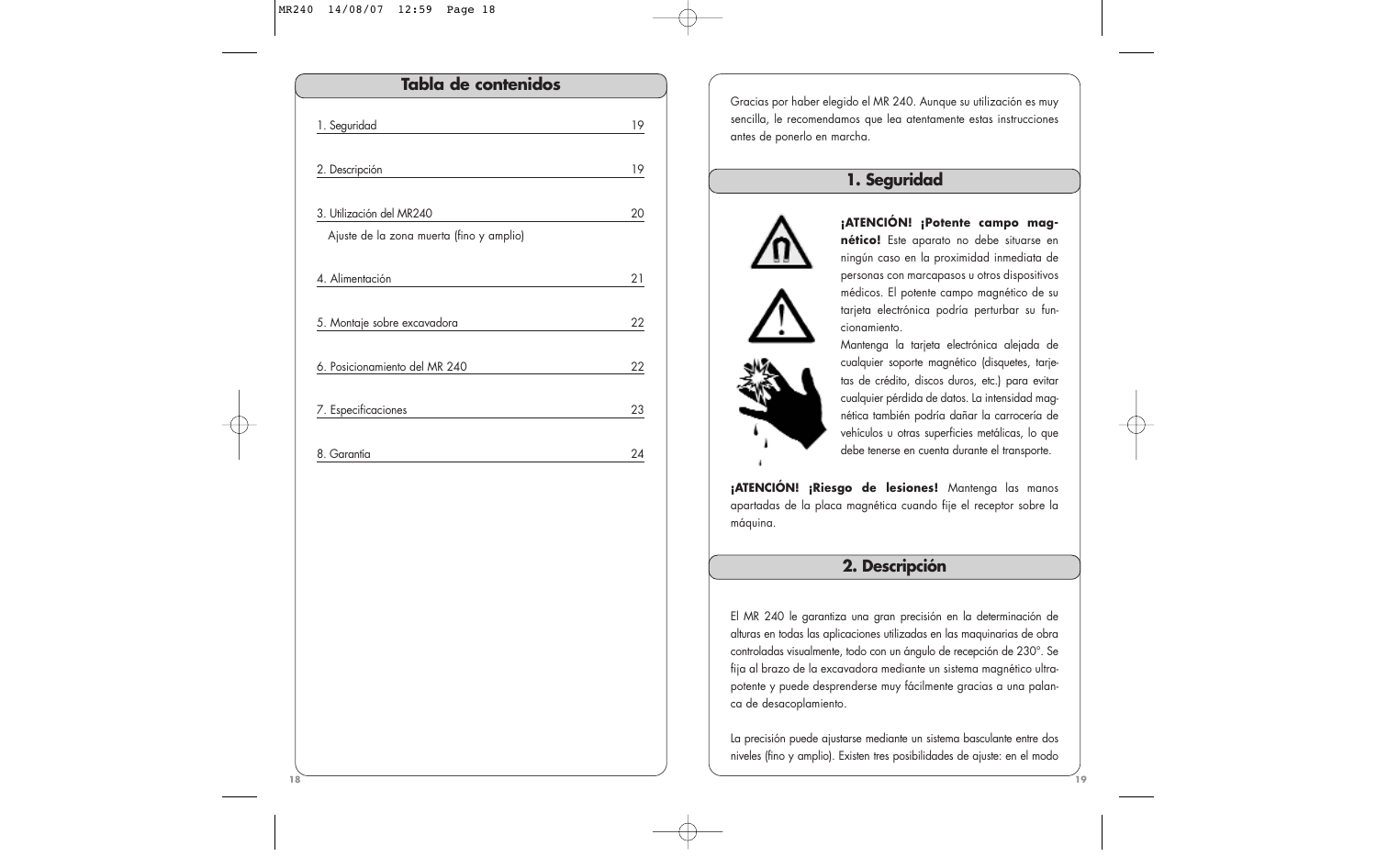amplio, mediante una fijación de 3 canales; en el modo fino, mediante una fijación de 3 a 5 canales. Los indicadores luminosos indican la posición de la cuchara o de la hoja en función del haz láser de referencia.

### **3. Utilización del MR240**



Para la puesta en marcha: pulse el interruptor de encendido/apagado situado en la parte superior del aparato.

### **Ajuste de la zona muerta (fino y amplio)**

Los diodos parpadean un instante para indicar la configuración en funcionamiento: la zona muerta (ajuste fino o amplio) y los tres canales. La última posición utilizada se guarda en memoria y se reactiva automáticamente en el momento de la puesta en funcionamiento. Cada vez que se pulsa el interruptor de encendido/apagado, se modifica la configuración según el siguiente orden:



**Los diodos indican la dirección:** cuando parpadean, los diodos indican cómo orientar la cuchara o la hoja para conseguir la altura deseada.



Un parpadeo lento significa que el haz se pierde fuera de la zona de recepción. Las flechas luminosas indican la dirección que tiene que llevar la pala para recuperar el haz.

Para apagar el receptor, basta con pulsar el interruptor de encendido/apagado durante aproximadamente 3 segundos. En ausencia de cualquier señal durante una hora seguida, el MR 240 se apaga automáticamente.

### **4. Alimentación**



El receptor necesita 3 pilas estándar AA. Destornille la tapa negra situada debajo del aparato para cambiar las pilas y sustitúyalas en la posición indicada. La vida útil es de aproximadamente 130 horas.

El indicador de carga se ilumina 8 horas antes de agotarse las pilas.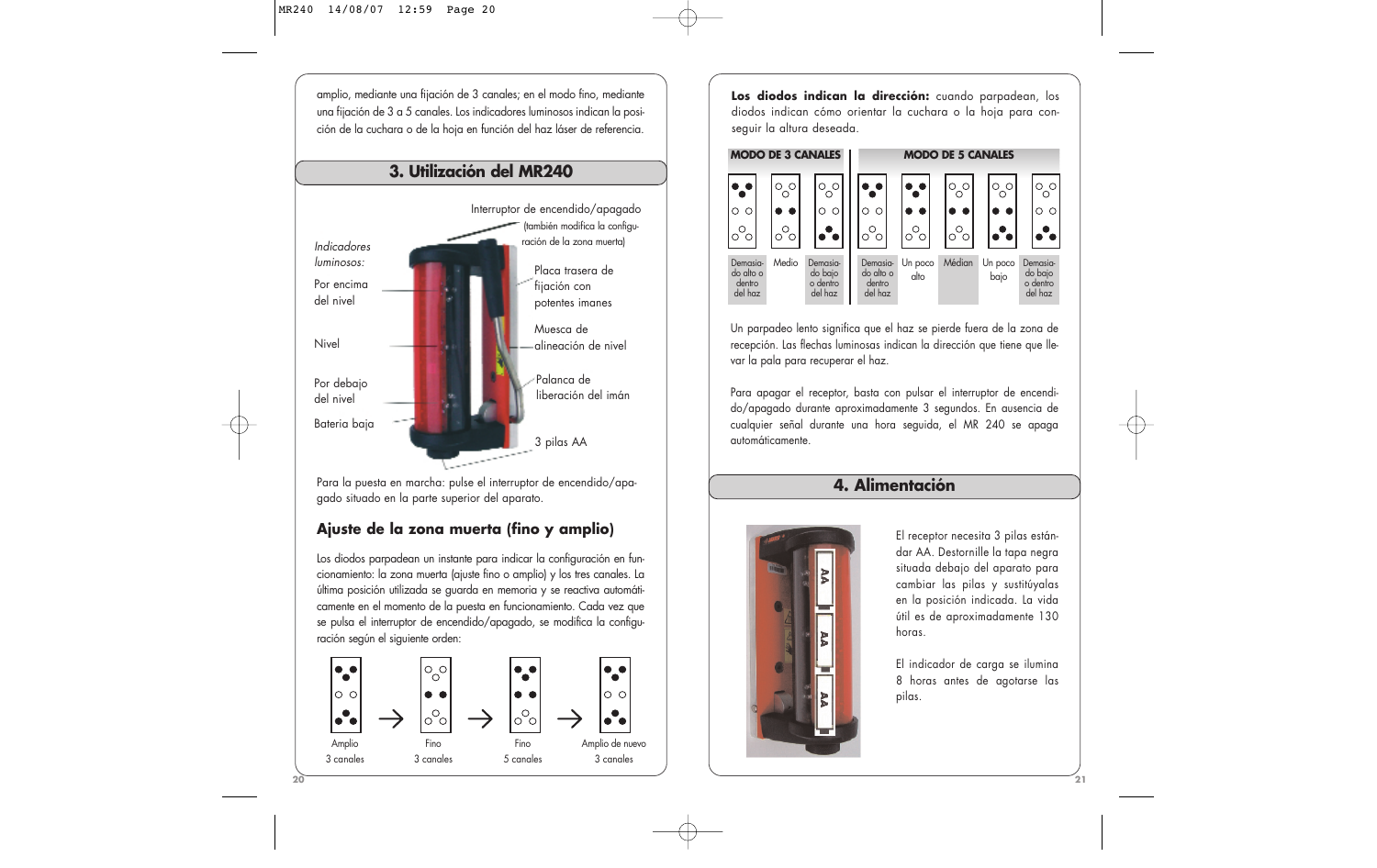#### **5. Montaje sobre excavadora** Coloque el láser en un Alinee el láser sobre punto que permita la muesca garantizar una buena recepción del haz y ponerlo en funcionamiento. Para calcular la altura de instalación, mida primero la altura del instrumento (HI) y añada la profundidad de la <u>ummumn</u> Cuchara en zanja (C) para calcular Referencia C extensión la profundidad total  $(L = C + HI).$ Profundidad de la zanja

Con el brazo de excavación en vertical, tome la medida a partir del borde de corte de la cuchara. Este puede estar completamente abierto o cerrado. Lo importante es que se encuentre en la misma posición que en el momento de la graduación de referencia. Sitúe la muesca de recepción en el extremo superior de la medida (L).

### **6. Posicionamiento del MR 240**



Antes de conectar el receptor al brazo mecánico, bascule la palanca de desacoplamiento hacia abajo. Esta maniobra crea un espacio entre la tarjeta maestra y la máquina y evita que el imán se adhiera totalmente al metal.

**Consejo:** coloque el receptor ligéramente encima de la ubicación prevista y desplácelo suavemente a lo largo del brazo con la ayuda de pequeños movimientos de la palanca de desacoplamiento hacia arriba y hacia abajo.

La palanca de desacoplamiento le permite desprender completamente el receptor.

## Alcance 200 m (650 pies), según la potencia del láser Precisión Fino Estándar 6 mm (1/4") Amplio Estándar 30 mm (1'') La precisión depende del grosor del haz y de la distancia a la que se encuentra el láser. Altura del campo de recepción 15 cm (6") Angulo de recepción 230° Alimentación (3) Pilas alcalinas AA Vida útil de las pilas **Aproximadamente 130 horas**, según utilización y temperatura Apagado automático Después de una hora sin utilización Temperatura de utilización De -28°C a 70°C (-18°F a 158°F) Modo de fijación Magnética (imán integrado en la tarjeta maestra) Índice de protección Estanco ; IP 67 Dimensiones 22 x 10 x 12cm (8.5" x 5" x 4") 2.2kg (4.8 lbs.) sin pilas

**7. Especificaciones**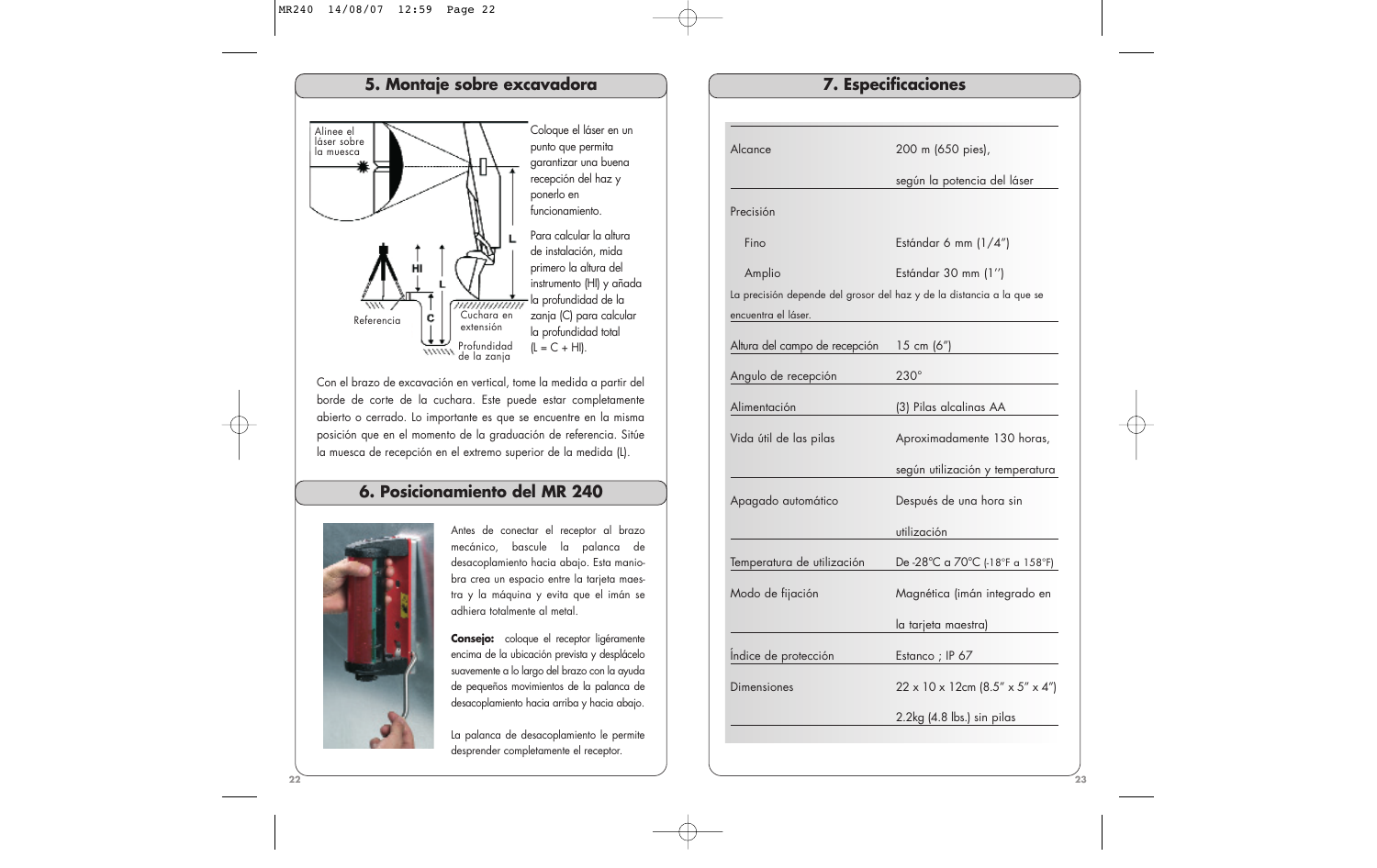### **8. Garantía**

Usted ha adquirido un producto listo para usar, previamente probado y con etiquetado CE. Para cualquier reclamación, diríjase a su proveedor especializado. La garantía queda anulada en caso de intentos de reparación o manipulaciones manifiestamente inadecuadas del aparato. En caso de reexpedición, utilice el empaque original. La obligación de revisar regularmente el aparato, sea directamente por el fabricante o por un taller concertado por este, corresponde únicamente al usuario. El fabricante no asume ninguna responsabilidad en caso de daños derivados de la utilización por parte del usuario de un aparato defectuoso. Por este motivo, el aparato debe verificarse antes de cada uso, como cualquier aparato de medición.